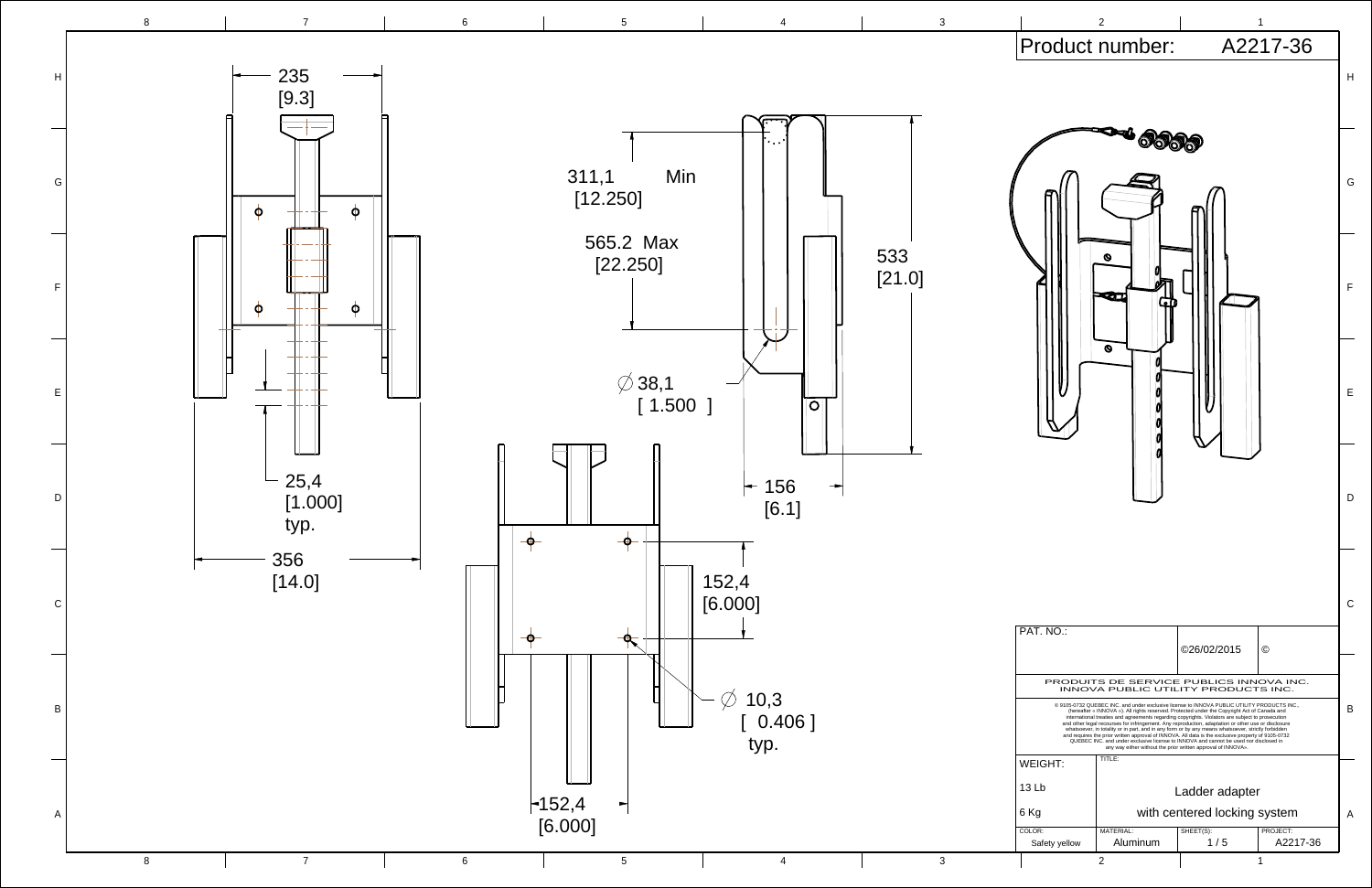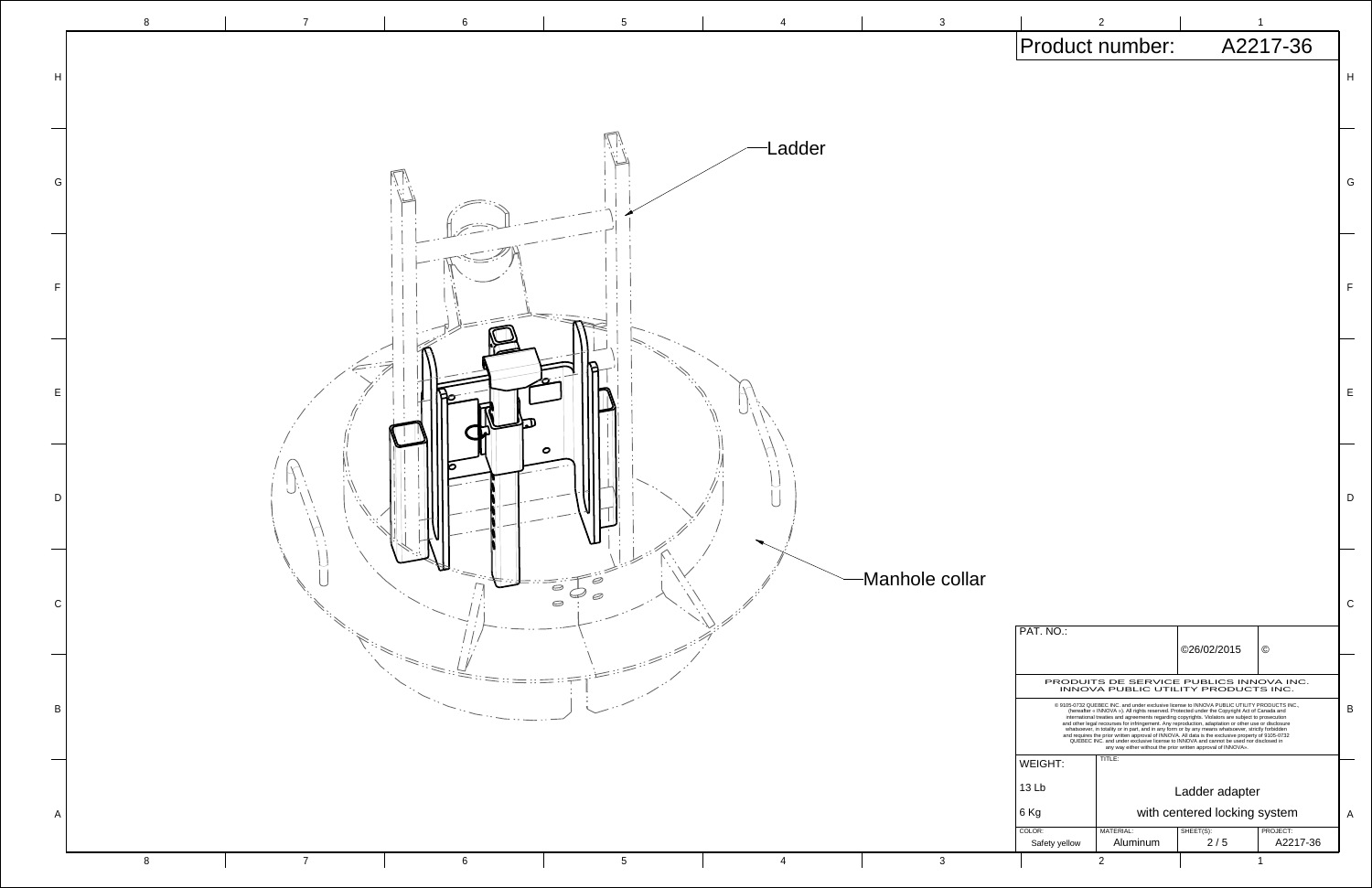

|              | 8                 | $\overline{7}$                                          | 6                                 | 5                                        | $\mathbf{3}$                                                                                                 |
|--------------|-------------------|---------------------------------------------------------|-----------------------------------|------------------------------------------|--------------------------------------------------------------------------------------------------------------|
|              |                   |                                                         |                                   |                                          |                                                                                                              |
| H            | Manhole<br>collar | A<br><b>Entry Hole</b><br><b>Dimension</b><br>mm (inch) | B<br>Minimum Width<br>mm (inch)   | C<br>Maximum possible<br>Width mm (inch) | D<br>Maximum side rail<br>mm (inch)                                                                          |
| G            | IN-2167           | 762 - 813<br>$[30.00 - 32.00]$                          | 267 [10.50]                       | 451 [17.750]                             | 83 [3.25]                                                                                                    |
|              | IN-2180           | 1080 - 1118<br>$[42.50 - 44.00]$                        | 267 [10.50]                       | 451 [17.750]                             | 83 [3.25]                                                                                                    |
|              | IN-2217           | $610 - 660$<br>$[24.00 - 26.00]$                        | 267 [10.50]                       | 451 [17.750]                             | 83 [3.25]<br>$\hbox{$\bigcirc$}$                                                                             |
| F            | <b>IN-2218</b>    | 711 - 762<br>$[28.00 - 30.00]$                          | 267 [10.50]                       | 451 [17.750]                             | $\left \left \right \right $<br>щ<br>83 [3.25]<br>$\mathbb{Z}^*$                                             |
|              | IN-2219           | 457 - 508<br>$[18.00 - 20.00]$                          | <b>See</b><br>A2217-17 or 2217-25 | <b>See</b><br>A2217-17 or 2217-25        | $\left\lvert \right\rvert$<br>$\begin{aligned} \widehat{\mathbf{H}}_{\text{max}} = \mathbf{H} \end{aligned}$ |
| E            | IN-2220           | $508 - 556$<br>$[20.00 - 22.00]$                        | See<br>A2217-17 or 2217-25        | See<br>A2217-17 or 2217-25               |                                                                                                              |
|              | IN-2221           | $556 - 610$<br>$[22.00 - 24.00]$                        | 267 [10.50]                       | 308 [12.125]                             | 83 [3.25]                                                                                                    |
| D            | IN-2222           | 660 - 711<br>$[26.00 - 28.00]$                          | 267 [10.50]                       | 451 [17.750]                             | 83 [3.25]                                                                                                    |
|              | IN-2223           | 813 - 864<br>$[32.00 - 34.00]$                          | 267 [10.50]                       | 451 [17.750]                             | 83 [3.25]                                                                                                    |
|              | IN-2224           | 864 - 915<br>$[34.00 - 36.00]$                          | 267 [10.50]                       | 451 [17.750]                             | 83 [3.25]                                                                                                    |
| $\mathsf{C}$ | IN-2269           | 813 - 1067<br>$[32.00 - 42.00]$                         | 267 [10.50]                       | 451 [17.750]                             | 83 [3.25]                                                                                                    |
|              | IN-2287           | $406 - 457$<br>$[16.00 - 18.00]$                        | See<br>A2217-17 or 2217-25        | See<br>A2217-17 or 2217-25               |                                                                                                              |
|              | IN-2306           | $965 - 1016$<br>$[38.00 - 40.00]$                       | 267 [10.50]                       | 451 [17.750]                             | 83 [3.25]                                                                                                    |
| B            | IN-2333           | $508 - 559$<br>$[20.00 - 22.00]$                        | See<br>A2217-17 or 2217-25        | See<br>A2217-17 or 2217-25               |                                                                                                              |
|              | IN-2362           | $356 - 406$<br>$[14.00 - 16.00]$                        |                                   |                                          |                                                                                                              |
|              | IN-2379           | 457 - 508<br>$[18.00 - 20.00]$                          | See<br>A2217-17 or 2217-25        | See<br>A2217-17 or 2217-25               |                                                                                                              |
| A            |                   |                                                         |                                   |                                          |                                                                                                              |
|              | 8                 | $\overline{7}$                                          | 6                                 | $5\phantom{.0}$<br>4                     | 3 <sup>7</sup>                                                                                               |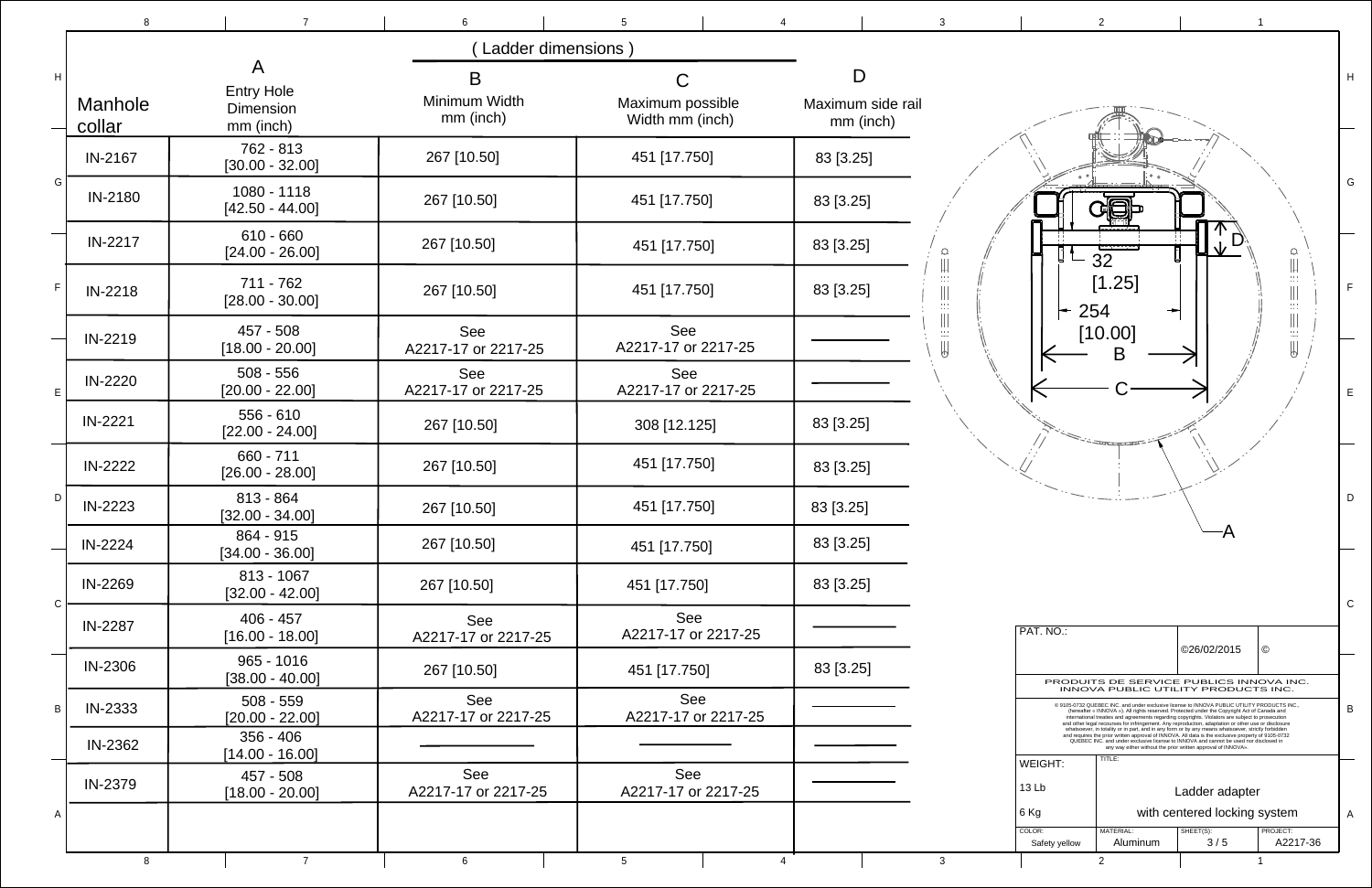

|   | 8                 | $\overline{7}$                   | 6                          | 5                                   |                                | $\overline{2}$<br>3                                                                                                                                                                                                                                                                                                                                                                                                                                          |
|---|-------------------|----------------------------------|----------------------------|-------------------------------------|--------------------------------|--------------------------------------------------------------------------------------------------------------------------------------------------------------------------------------------------------------------------------------------------------------------------------------------------------------------------------------------------------------------------------------------------------------------------------------------------------------|
|   |                   |                                  | Ladder dimensions)         |                                     |                                |                                                                                                                                                                                                                                                                                                                                                                                                                                                              |
| H |                   | A<br><b>Entry Hole</b>           | B                          | C.                                  | D                              |                                                                                                                                                                                                                                                                                                                                                                                                                                                              |
|   | Manhole<br>collar | Dimension<br>mm (inch)           | Minimum Width<br>mm (inch) | Maximum possible<br>Width mm (inch) | Maximum side rail<br>mm (inch) | 32<br>[1.25]                                                                                                                                                                                                                                                                                                                                                                                                                                                 |
|   | IN-2486           | $406 - 457$<br>$[16.00 - 18.00]$ | See<br>A2217-17 or 2217-25 | See<br>A2217-17 or 2217-25          |                                |                                                                                                                                                                                                                                                                                                                                                                                                                                                              |
| G | IN-2487           | 762 - 813<br>$[30.00 - 32.00]$   | 267 [10.50]                | 451 [17.750]                        | 83 [3.25]                      | XVIRPA                                                                                                                                                                                                                                                                                                                                                                                                                                                       |
|   | IN-2490           | $556 - 610$<br>$[22.00 - 24.00]$ | 267 [10.50]                | 308 [12.125]                        | 83 [3.25]                      |                                                                                                                                                                                                                                                                                                                                                                                                                                                              |
| F | IN-2496           | 457 - 508<br>$[18.00 - 20.00]$   | See<br>A2217-17 or 2217-25 | See<br>A2217-17 or 2217-25          |                                | $\sqrt{D^3}$                                                                                                                                                                                                                                                                                                                                                                                                                                                 |
|   | IN-2497           | $508 - 556$<br>$[20.00 - 22.00]$ | See<br>A2217-17 or 2217-25 | See<br>A2217-17 or 2217-25          |                                | 254<br>[10.00]                                                                                                                                                                                                                                                                                                                                                                                                                                               |
| E | <b>IN-2498</b>    | $610 - 660$<br>$[24.00 - 26.00]$ | 267 [10.50]                | 451 [17.750]                        | 83 [3.25]                      | 菁<br>Β                                                                                                                                                                                                                                                                                                                                                                                                                                                       |
|   | IN-2499           | 660 - 711<br>$[26.00 - 28.00]$   | 267 [10.50]                | 451 [17.750]                        | 83 [3.25]                      |                                                                                                                                                                                                                                                                                                                                                                                                                                                              |
|   | <b>IN-2500</b>    | 711 - 762<br>$[28.00 - 30.00]$   | 267 [10.50]                | 451 [17.750]                        | 83 [3.25]                      |                                                                                                                                                                                                                                                                                                                                                                                                                                                              |
| D |                   |                                  |                            |                                     |                                |                                                                                                                                                                                                                                                                                                                                                                                                                                                              |
|   |                   |                                  |                            |                                     |                                |                                                                                                                                                                                                                                                                                                                                                                                                                                                              |
| C |                   |                                  |                            |                                     |                                |                                                                                                                                                                                                                                                                                                                                                                                                                                                              |
|   |                   |                                  |                            |                                     |                                | PAT. NO.:<br>©26/02/2015                                                                                                                                                                                                                                                                                                                                                                                                                                     |
|   |                   |                                  |                            |                                     |                                | PRODUITS DE SERVICE PUBLICS INNO<br>INNOVA PUBLIC UTILITY PRODUCTS                                                                                                                                                                                                                                                                                                                                                                                           |
| B |                   |                                  |                            |                                     |                                | @ 9105-0732 QUEBEC INC. and under exclusive license to INNOVA PUBLIC UTILITY PR<br>(hereafter « INNOVA »). All rights reserved. Protected under the Copyright Act of Car<br>international treaties and agreements regarding copyrights. Violators are subject to pro<br>and other legal recourses for infringement. Any reproduction, adaptation or other use or<br>whatsoever, in totality or in part, and in any form or by any means whatsoever, strictly |
|   |                   |                                  |                            |                                     |                                | and requires the prior written approval of INNOVA. All data is the exclusive property of<br>QUEBEC INC. and under exclusive license to INNOVA and cannot be used nor disc<br>any way either without the prior written approval of INNOVA».<br>TITLE:<br>WEIGHT:                                                                                                                                                                                              |
|   |                   |                                  |                            |                                     |                                | 13 Lb<br>Ladder adapter                                                                                                                                                                                                                                                                                                                                                                                                                                      |
| A |                   |                                  |                            |                                     |                                | with centered locking s<br>  6 Kg<br>COLOR:<br>MATERIAL:                                                                                                                                                                                                                                                                                                                                                                                                     |
|   |                   |                                  |                            |                                     |                                | SHEET(S):<br>4/5<br>Aluminum<br>Safety yellow                                                                                                                                                                                                                                                                                                                                                                                                                |
|   | 8                 | $\overline{7}$                   | 6                          | 5                                   |                                | $\mathbf{3}$<br>$\overline{2}$                                                                                                                                                                                                                                                                                                                                                                                                                               |